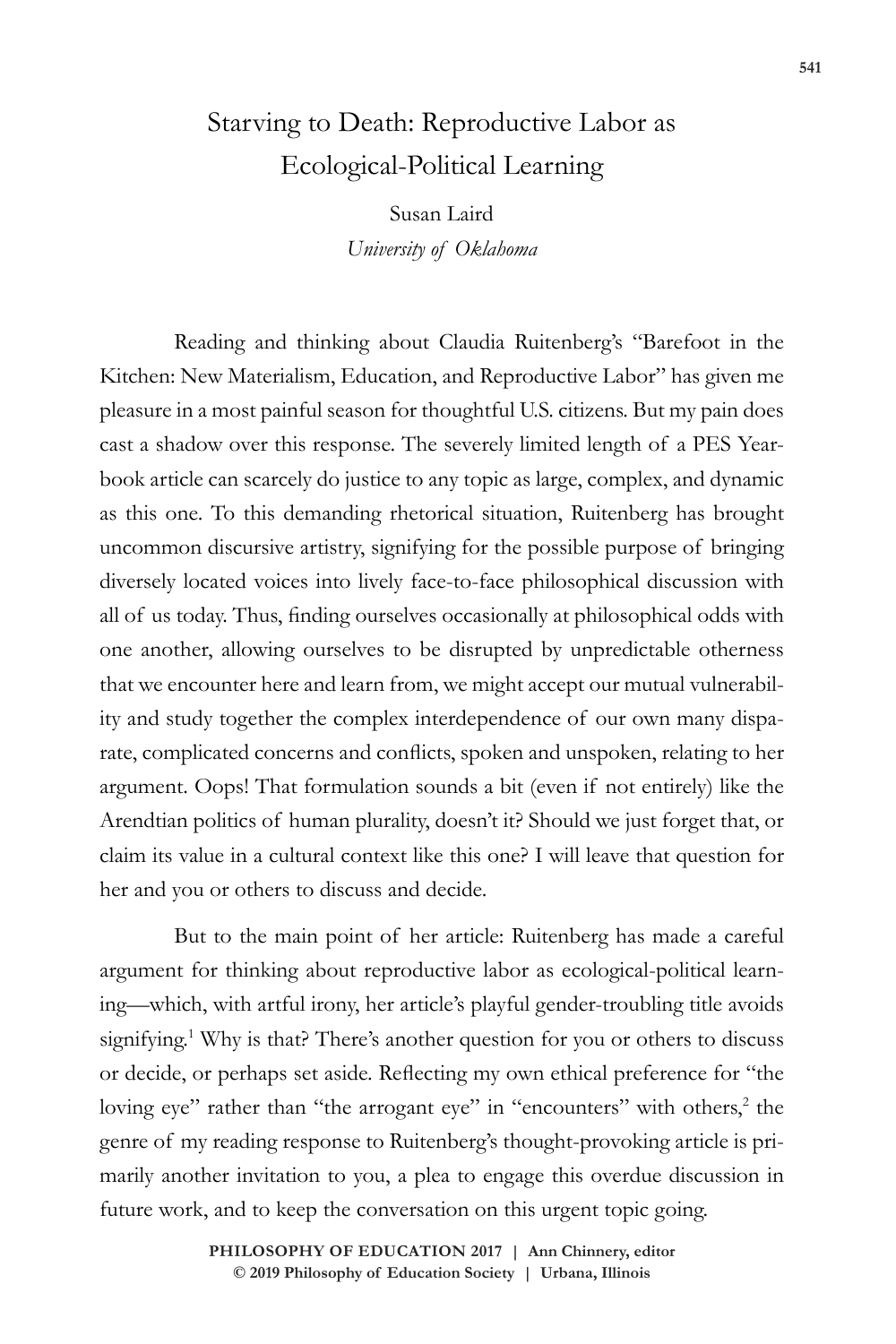Ruitenberg has framed a "new materialist" conception of reproductive labor intent upon learning to understand "the human condition," as R.S. Peters advocated in his later work, albeit with her own posthumanist purpose of theorizing ecological-political education in and beyond home. She takes her argument's premises from Nel Noddings's claim for the educational centrality of home life, minus Noddings's ethical emphasis on learning to care; from Jane Roland Martin's 1981 critique of early Peters, pleading for education's conceptual reconfiguration to include "reproductive processes of society"; and from Hannah Arendt's 1958 critique of Marx in *The Human Condition*, remapping the conceptual distinction between labor and work in a way that seems somewhat to parallel Martin's distinction between reproductive and productive processes of society. Without acknowledging Martin's frequent claims concerning the ecological consequences of neglecting or providing education for all (not just women) in reproductive processes, but neither discrediting nor commending Martin's critical analysis of gender's distortion of education's conceptual meaning, nor here refusing Martin's early race-blindness, Ruitenberg has nonetheless grounded her own original formulation of reproductive labor in Martin's concept of reproductive processes.3 Thus, critically following both Martin and Arendt, she has made a strong distinction between *reproductive labor* and *reproductive work.* Whereas the repetitive actions of cleaning the house and laundering clothes would fall into the former category, the achievement of designing or building a house could fall into the latter category. Both reproductive labor and reproductive work may have profound ecological-political consequence, but Ruitenberg focuses on reproductive labor because, she claims, it is "closer to animal life," so that through it "we encounter others not in their plurality but in the shared human condition of material subsistence."4 Meanwhile, therefore, she has proposed a concept of ecological politics different from Arendt's humanist concept of politics, replacing its emphasis on human plurality with Jane Bennett's and Karen Barad's posthumanist insights into vulnerable, mutual interdependence, and entanglements among diverse human and non-human living organisms. Ruitenberg enjoins educators to recognize reproductive labor as having ecological-political consequences insofar as its inescapable participation in the interdependent cycling and recycling of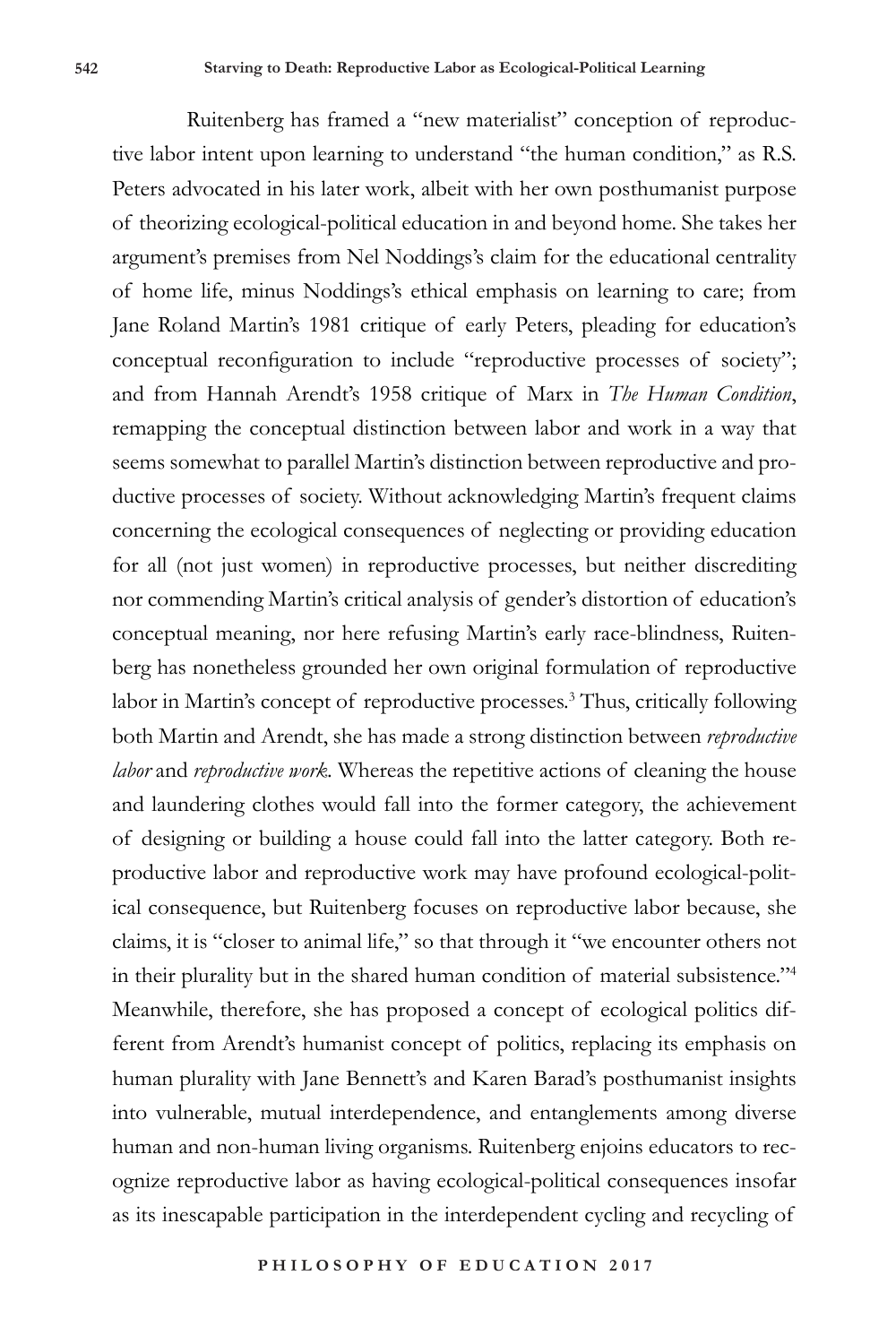matter exerts material power in relation to land, air, water, and diverse non-human and human creatures' lives. She envisions home economics as one possible curricular means for reframing reproductive labor as ecological-political learning in schools, citing two promising, imaginative new approaches to that subject.

Never having wanted or experienced a life "barefoot in the kitchen," I must confess I enter this discussion personally afflicted with profound *domephobia—*Martin's critical name for cultural "devaluation and morbid anxiety about things domestic."5 As a White-privileged professor-and-digital-device "assemblage" outside the home, trying to navigate the brave new world depicted by Steve Mims's documentary film *Starving the Beast* - about U.S. public higher education that is literally starving many of its students and adjunct faculty, a system whose many compulsory complicated "new tools and techniques" are now tyrannizing campus labor and works - I have impossible material conditions; no time whatsoever for urban homesteading or a hands-on home. Nor do any of my students or colleagues, nor any school-teacher I know. I have hired no woman-with-washtub assemblage nor man-with-mop assemblage nor starving-student-with-crushing-debt assemblage to help me with my inescapably material domestic duties, which I do much less well than I should, though at least I do hang my laundry to dry on a clothesline. Believe it or not, I was well educated, not at school, but by grandmothers, mother, 4-H,<sup>6</sup> and Ithaca's hippies, for the reproductive labor that my current material conditions prevent me from doing well. As a student at Cornell, I supported my learning with paid work as a house cleaner. This fraught testimony is not merely personal self-indulgence, however; it is one narrative of material interdependence and organizational power relations in a domephobic cultural context that I know many others share in different ways, to different degrees, and from different locations. The extent of its resonance here today might suggest some difficult philosophical questions for us to consider about Ruitenberg's proposed New Materialism, while also suggesting some strong philosophical support for it. To spark such discussion, I want to close by taking up Ruitenberg's proposal of posthumanist home economics education with a troubled and troubling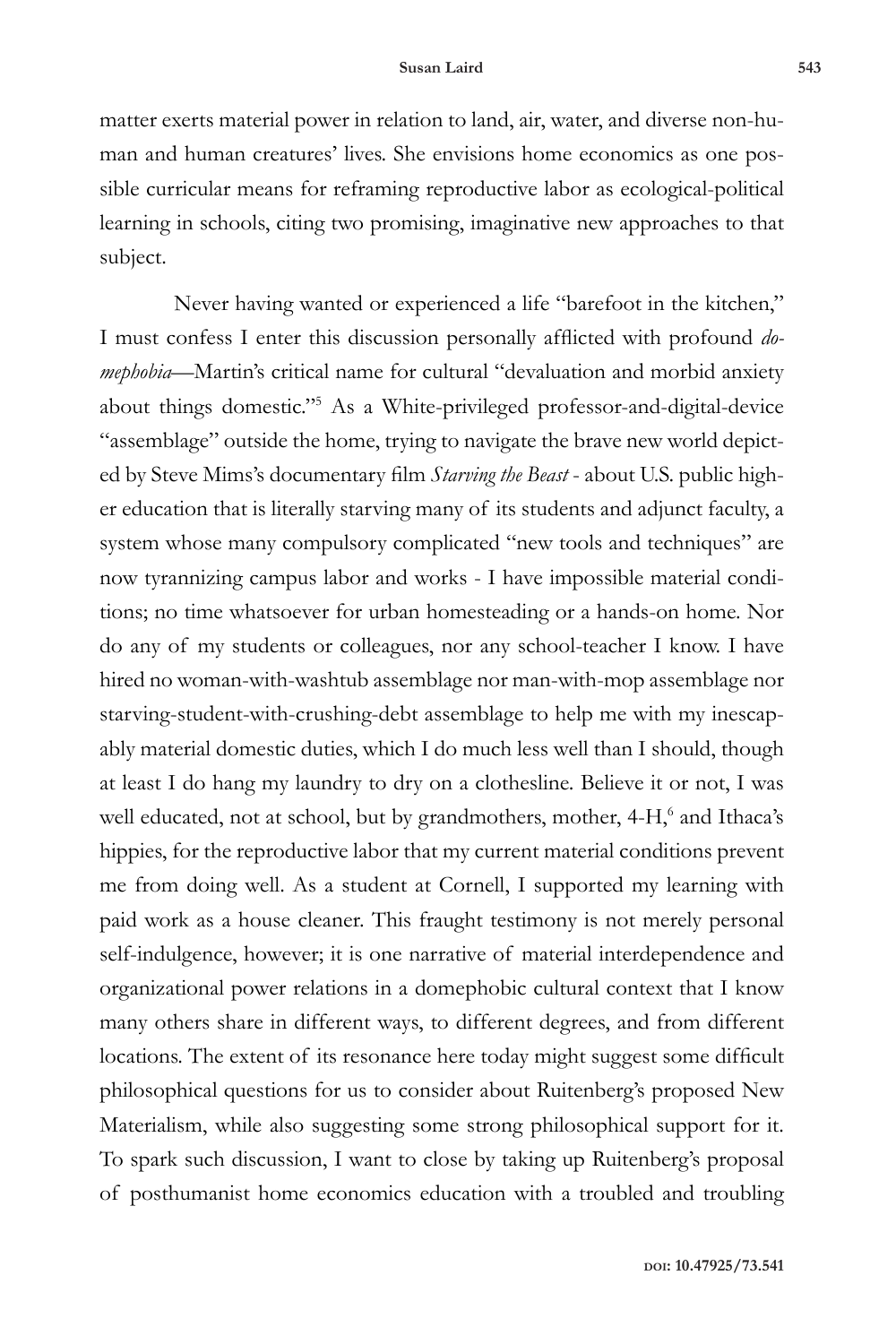thought experiment that takes seriously her theorizing both today and in previous work:

> A hospitable curriculum … pays explicit attention to the voices that have been excluded from its development, and the effects of their absence. Furthermore, it asks how it can give place to, or would be undone by, the arrival of new ideas—for new ideas do not necessarily sit comfortably in the existing home of the curriculum.<sup>7</sup>

Some likely new settings for education in reproductive labor of the sort that home economists conceived a century ago might include the currently necessary development of campus food banks for students impoverished by high tuition and fees now demanded by privatized institutions of public higher learning. Might posthumanist home economics include students' service-learning employments in school lunchrooms, public kitchens, laundries, day-care centers, and animal shelters, and as campus custodians and gardeners? High schools and colleges might include for all students such educational programs in service learning for survival akin to that which Booker T. Washington conceived at Tuskegee Institute, which included young women's laundry labor as well as students' other reproductive labors in its curriculum concerning clothing, food, and shelter. Thus, freedmen and freedwomen learned to build and maintain their own communities and homes within a White-supremacist postwar economy that had hitherto depended upon slave labor.<sup>8</sup> Indeed, the biological inquiry that George Washington Carver integrated so brilliantly into the Tuskegee home economics curriculum might provide a suggestive model for how educators might attempt today to infuse ecological inquiry and learning concerning interdependence among human and non-human lives into such an educational project of cultural formation centered on reproductive labor and work, so that students' survival labors of this sort might become explicitly and rigorously ecological and political to suit the demands of this epoch.<sup>9</sup> They might become heroic, too, if their reproductive labors begin to require their repeated assertive actions together to insist upon water safe to drink without risk of cancer or brain damage, for air clean enough to breathe without expec-